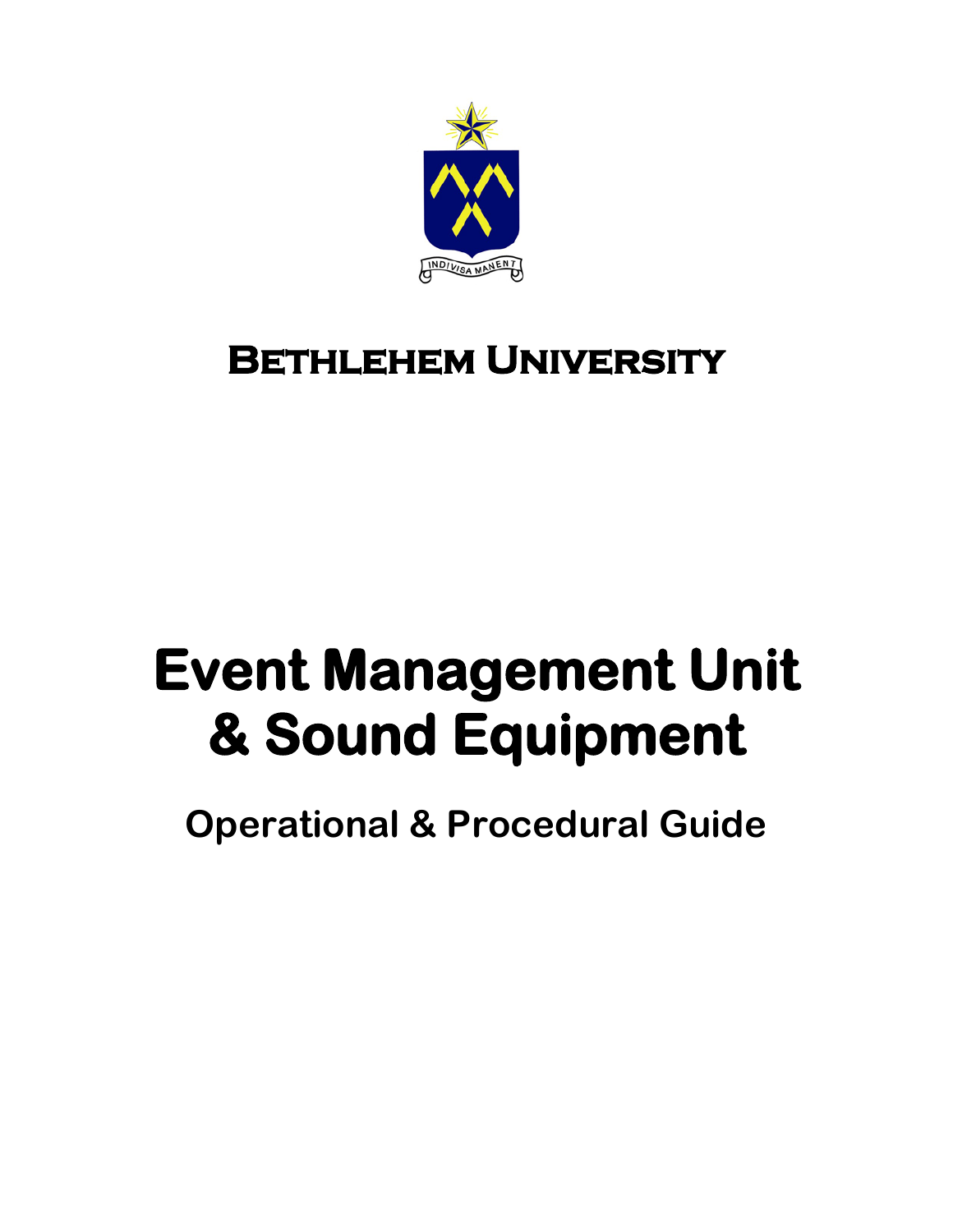#### **Purpose of this Manual**

The aim of this document is to clarify the work flow, processes, and procedures for the Event Management Unit (EMU) at Bethlehem University. It also clarifies the role, main functions, and services provided by the unit to their respected beneficiaries.

These procedures establish guidelines for the management of events held within the University. The aims of these procedures are:

- To ensure all such Events are consistent with the University's vision, mission and educational goals.
- To minimize the University's exposure to all levels of risk associated with the use of the University facilities especially during events open to the public.
- Provide guidelines of how the various functions in the University should be conducted.
- Highlight information that should be given attention when conducting events.
- Set out roles and responsibilities of the Event Manager when managing an event.
- Identify the facilities and resources that can be utilized in conducting an event.

EMU should be considered and treated as both cost center within the Finance Office and profit center that will try to promote Bethlehem University facilities for external events. Moreover, EMU will participate in building BU image through the quality services it provides.

#### **EMU Responsibilities:**

The Event Manager is responsible for the overall management of **all University events and activities** including organizing, resourcing, creative directing, public representation, negotiating. The Event Manager must take every step and make every effort needed to complete the event professionally. The EMU Manager is not responsible for small internal departmental activities such as: meetings, social activities, receiving departments visitors and guests. It is the responsibility of the Department secretary to facilitate such activities. In such events the secretaries are responsible to contact needed departments for proper approvals and arrangements.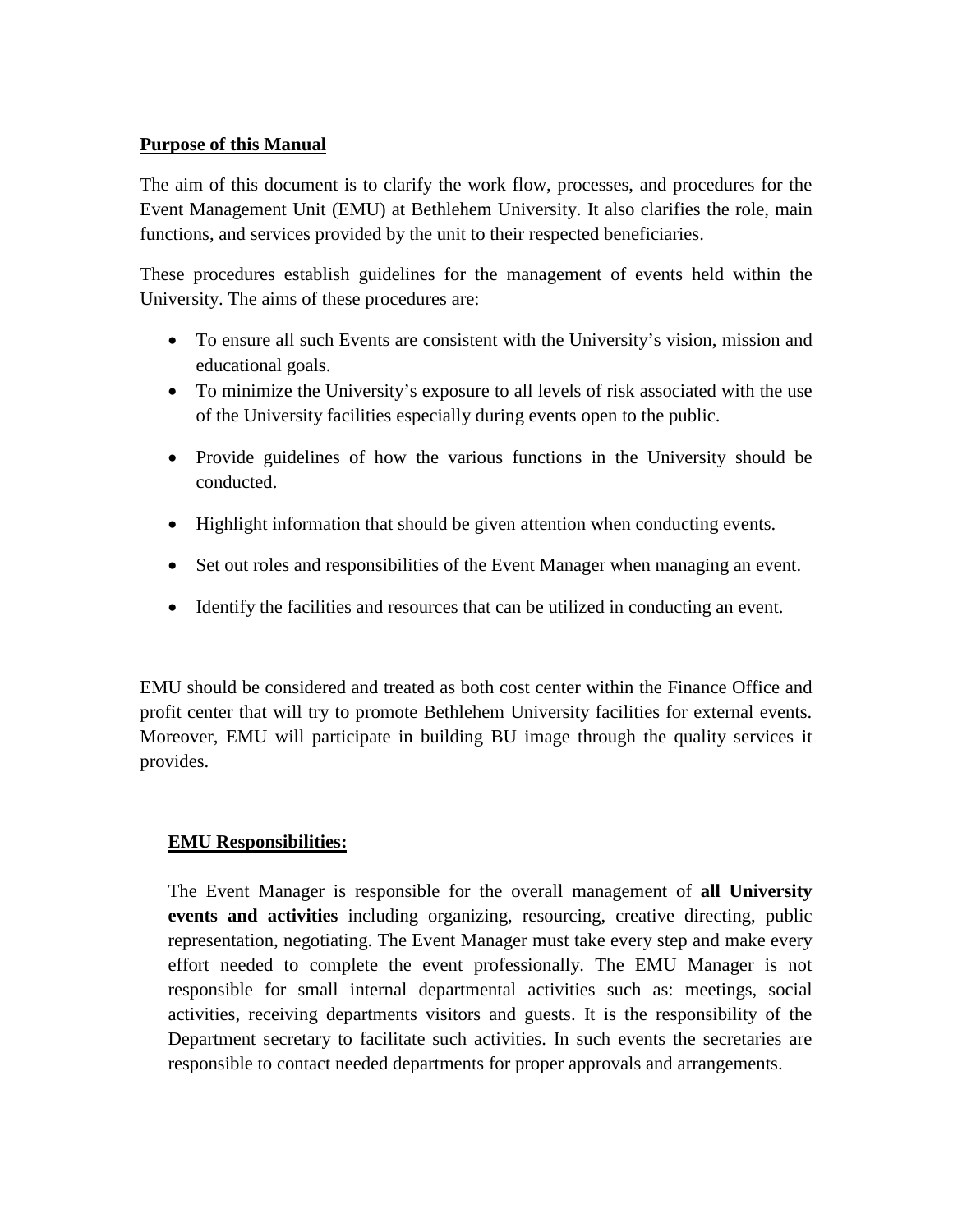Other responsibilities are expected such as:

- 1. Ensuring smooth running and coordination of the event.
- 2. Ensuring that the event complies with the rules and regulations of the University.
- 3. Ensuring that all forms are filled out and details logged with the relative offices.
- 4. Ensuring that the appropriate permission is received before the implementation of the event.
- 5. Ensuring that proper budgets are set to reflect all related costs projected for the event.
- 6. Ensuring Technical support including providing audiovisual equipment, IT equipment, security arrangements, maintenance arrangements, and cleaning arrangements.
- 7. Ensuring good communication with all units within the University to ensure consistency with all BU statutes, policies, procedures and guidelines.
- 8. Conference management services, including registration and financial reporting.
- 9. Venue hire for internal and external clients.

#### **Event Categories**:

- **External Sponsored Events:** These are external events that the University has agreed to temporary lease facilities for external entities for a certain fee set by the University. Such events may be carried out solely under the name of the external entity, or in association with Bethlehem University. In both cases the event should comply with the mission of the University.
- **External Unsponsored Events:** Such events are carried out under the name of one of the departments or faculties which should serve in the interest of the University. Such events are not subject to rental fees. They are considered part of the department or faculty activities. Such events should be aligned with the University's objectives of undertaking teaching and research to maintain, disseminate and advance knowledge.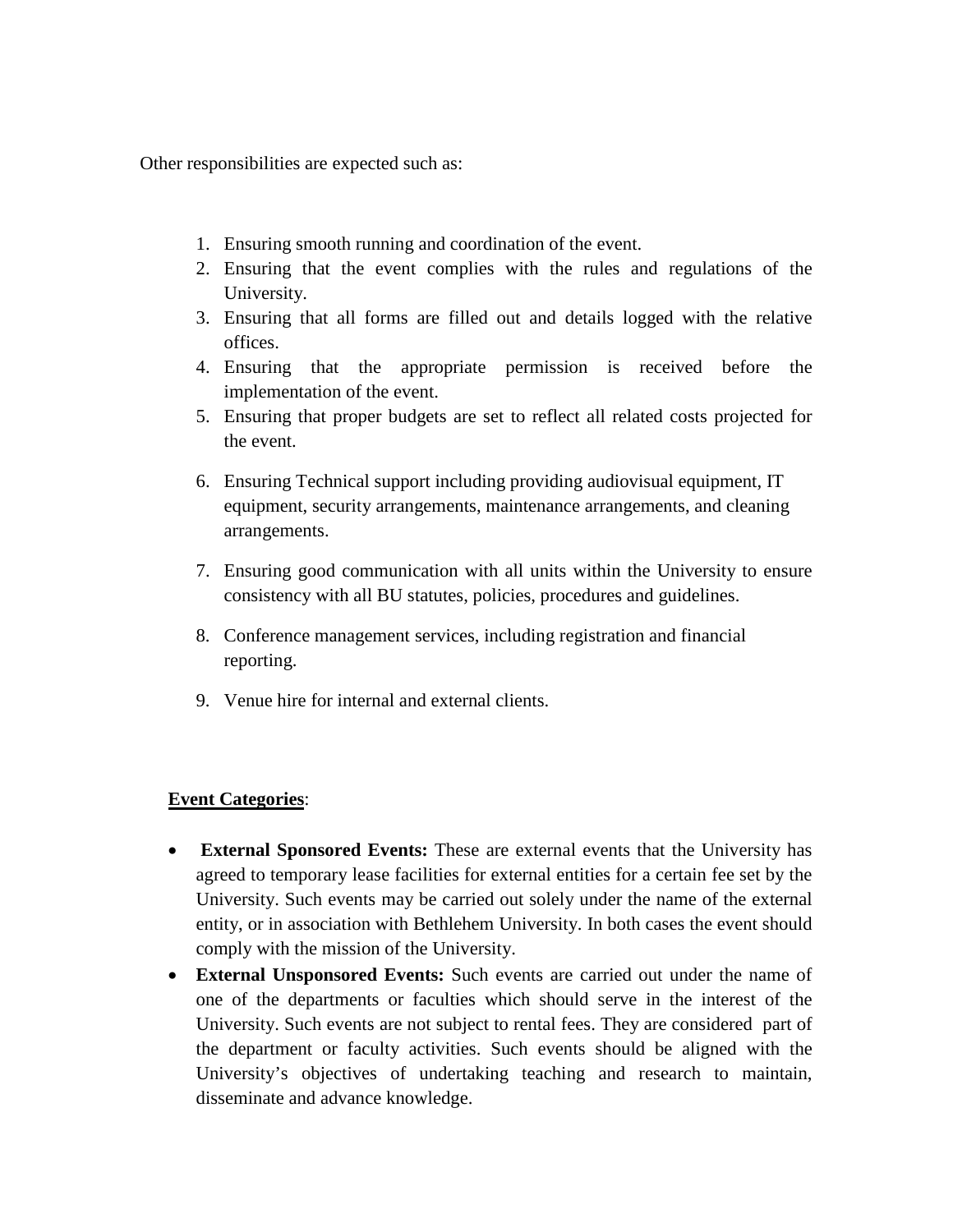- **Internal Events:** Are those organized and carried out by the University faculty or staff for the overall benefit of the University. These events are considered part of the faculty and department activities and are not subject to any charges.
- **Student Events:** These are public or social occasions, which are organized through the office of the Dean of Students. Such events should only be related to student activities and should not involve income generation. Other student events organized for the purpose of fundraising or income generation should be approved and arranged through the EMU.

#### **Planning the Event:**

When planning for any event a detailed brief of the proposed event should be submitted to the EMU manager. The brief should set the following:

- Objectives of the event.
- Size and type of audience expected.
- Source of funding for covering the event.
- Other expected needs for special consideration (Security, maintenance, cleaning, food and coffee breaks etc.).

#### **Procedures:**

- University external events should be communicated through the EMU at least **two weeks** prior to the event date. The request should be submitted in writing to avoid misunderstanding that may arise from verbal communication. The EMU Manger verifies that dates requested are accepted and does not cause any conflict with other events. After all dates are accepted the EMU Manager checks with his/her immediate supervisor regarding the overall flow and rates of the event. After the rate is set the EMU Manger communicates all details with the related party for contract agreement and signature. After signature the EMU Manager is responsible to communicate in writing with the following:
- 1. Plant Personnel Director, who is responsible for providing sufficient staff before, during, and after any event for setup, cleaning, and maintenance.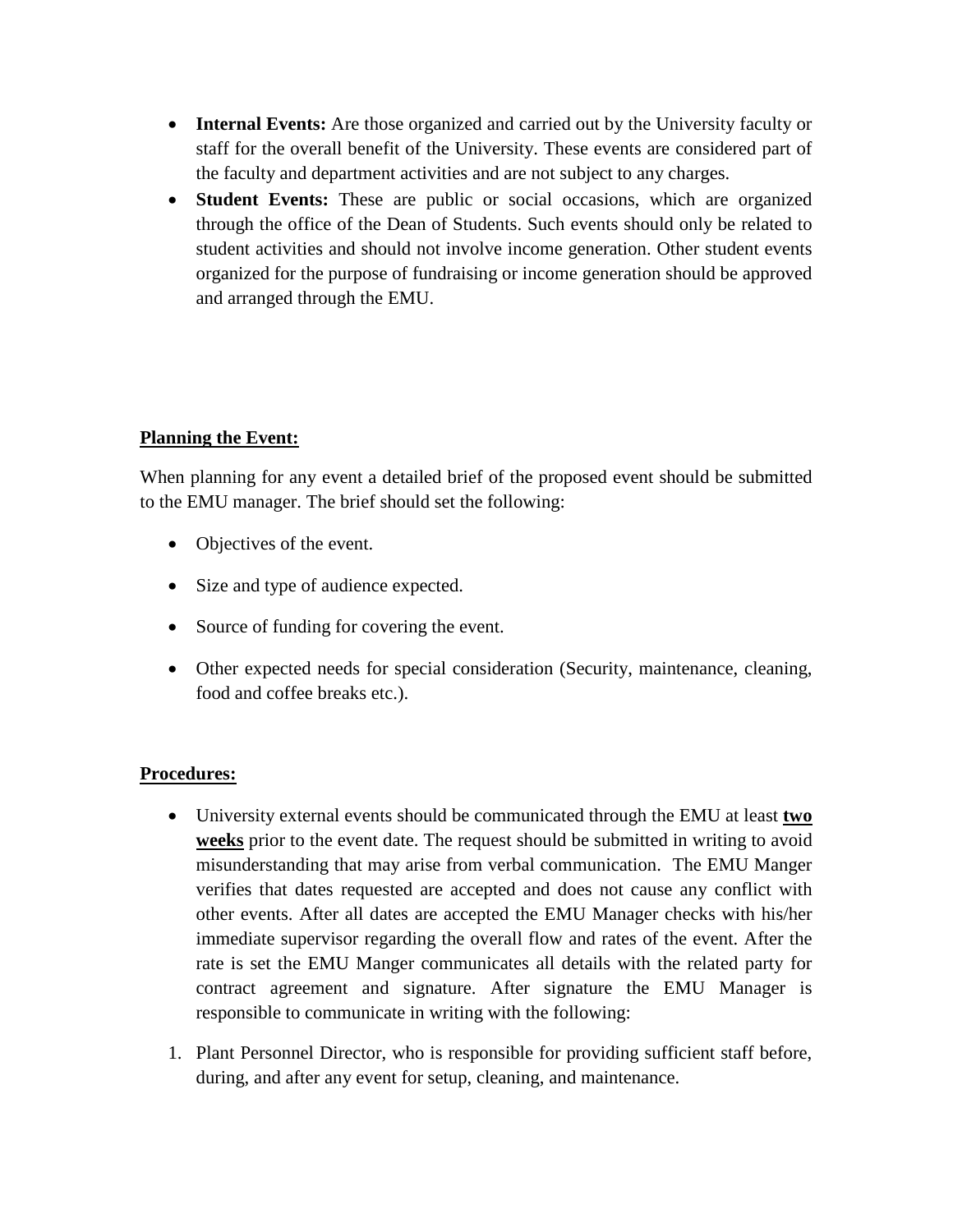- 2. Security Supervisor, who is responsible for providing enough staff to support the event.
- 3. Public Relations Department, to cover media, invitations, Ashur's, press releases, photography, website coverage etc…

Proper communication between all related departments before and during events with the EMU Manager to assure that all events will be carried out in a professional manner.

External events should not be held on Thursdays during student activity hours unless it causes no conflict with the students activity and should be communicated with the Dean of Students.

• University internal Events should be communicated through the EMU Manager **one week** prior to the event date. Such events are not subject to charges or approvals as long as they are related to official University activities. Dates should be communicated and approved by the EMU Manger to avoid conflicts with other scheduled events.

#### **Equipment Needs**

• Regardless to the source or type of event all equipment needs should be requested through the EMU. The EMU Manager arrange with the proper Departments or vendors to obtain the needed equipment. Most equipment needed for different sort of events are available at the University Audio Visual Department. The EMU Manager should contact the head of the Audio Visual Department immediately after finalizing the event needs to arrange for the use of the requested equipment. The head of the Audio Visual unit or the assistant will be responsible for installing and monitoring the equipment prior and during the event to make sure that the equipment is used efficiently, and to avoid exposing the equipment for damage.

#### **Catering Needs**

• All catering for events hosted on University Campus should be arranged through the EMU such as; menu for food, coffee breaks, flower arrangements etc., it is the responsibility of the EMU to arrange for all catering needs, arrangement includes communication with the Hotel Management or external vendors to assure professional fulfillment for all catering needs. Coffee breaks should be provided and arranged through the EMU directly.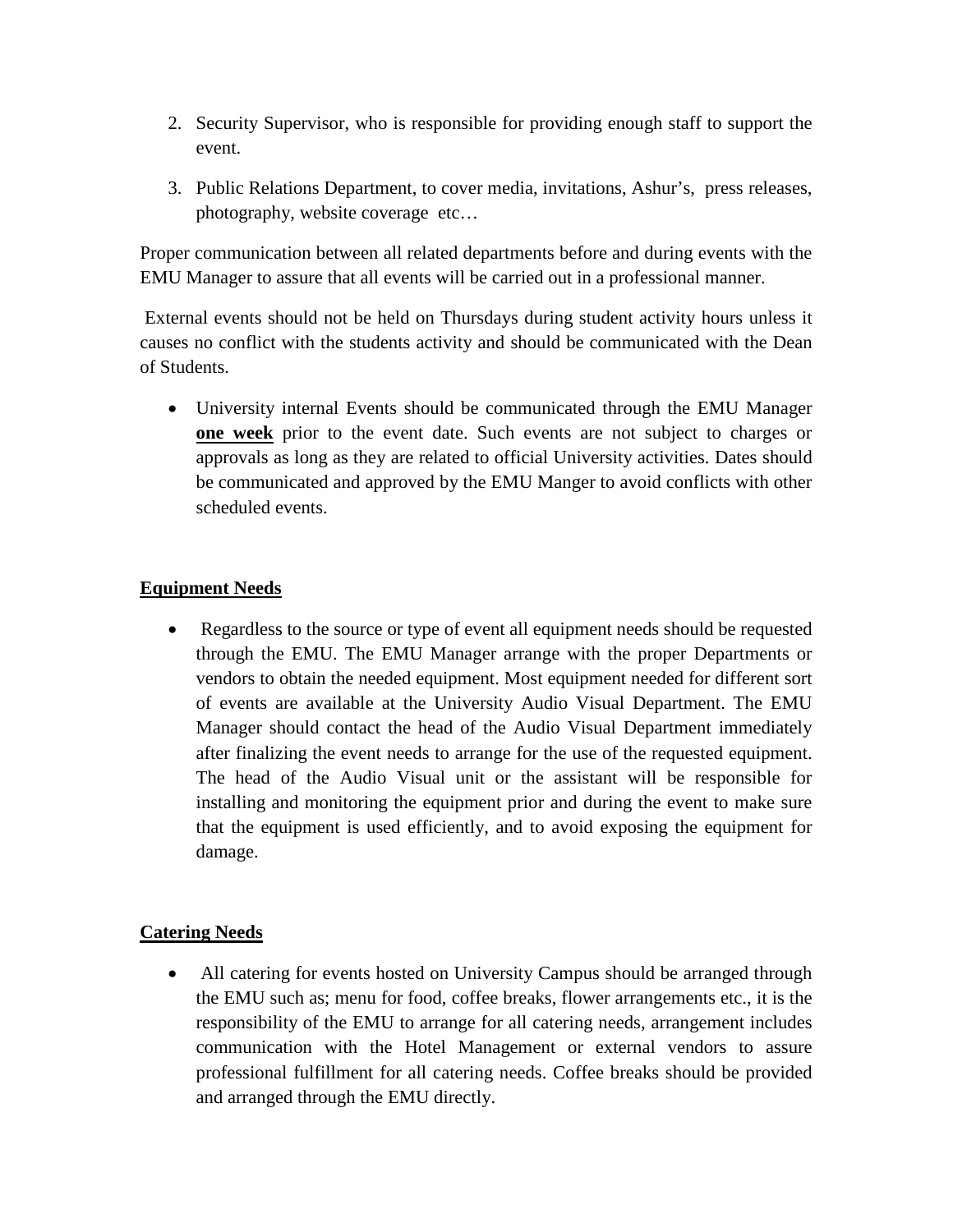#### **Summary Of Business Rules**

- 1. EMU manages all room bookings for all the internal and external events that take place on campus excluding internal academic activities and seminars, teaching activities, and internal meetings and gatherings such as departmental meetings.
- 2. EMU shall liaise with the appropriate BU departments to ensure that all spaces required for events are booked and the relevant protocols are adhered to.
- 3. EMU shall apply a commercial approach to renting space to external entities unless exemption is made by the Vice Chancellor. The charging basis for sponsored external events shall be determined case by case based on the needs and the type of each event.
- 4. EMU is fully responsible for all Bethlehem University events related facilities.
- 5. Dean of Students' office is responsible for ensuring that all student events are managed in a manner consistent with the policies of the University and its legal requirements. Activities that are planned away from student activity hours should be communicated to the EMU and should receive approval prior to implementation. All student events must be booked through the Dean of Students' office and listed on the University EMU calendar.
- 6. Dean of Students' office shall not authorize the use of Bethlehem University facilities for events intended to generate money or that may serve as a marketing event for the sponsor.
- 7. All booking should be done through special form (Reservation form) which is available at the EMU office and on line.
- 8. When it is an external event fees applies and approval is needed from the Finance Office.
- 9. All external events reservation should be communicated to EMU manager at least two weeks prior to the event.
- 10.Any Internal event reservation should be communicated to EMU manager at least six days prior to the event.
- 11.For External events a cancellation fee of 20% apply if the cancellation takes place after signing the contract.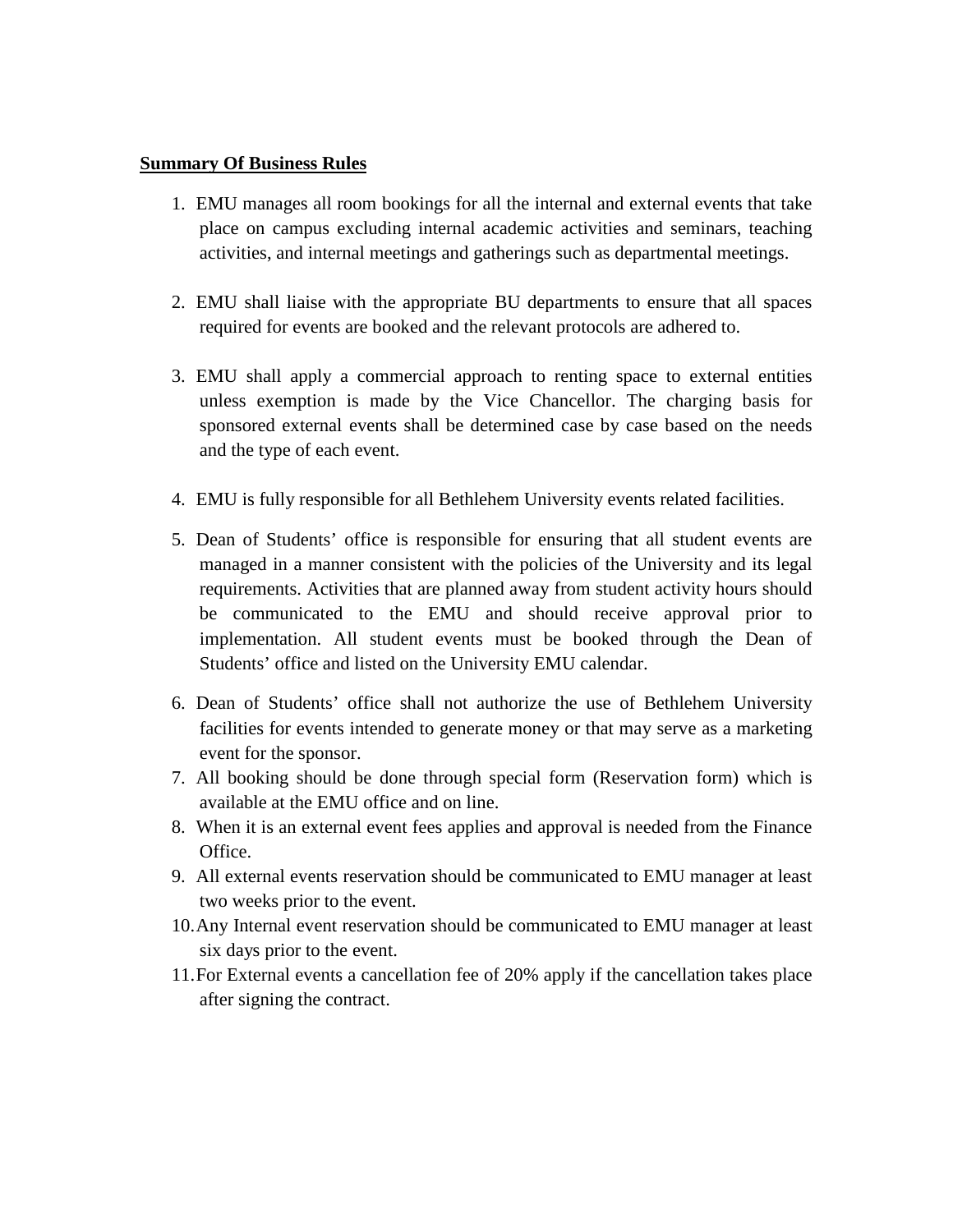#### **Event procedures**

- 1. Client checks the BU Website Calendar or call the EMU Manager for reservation.
- 2. Gather general information about the client like the name, address and event date.
- 3. Check calendar or the Reservation Sheet available on the University website to agree with the client about the event date.
- 4. Provide or share the client with price list and agree on the budget.
- 5. Fill the Event Application Form and Checklist attached to this document.
- 6. EMU manager should get the Finance Office approval for external internal events.
- 7. Contract preparation and issuance. The contract should specify the roles and responsibilities of the EMU, prices, date and cancellation fee.
- 8. EMU Manager will start the preparation process; in order to execute the event on time.
- 9. EMU Manager must contact the client three days prior to the event date to confirm all arrangements.
- 10. EMU Manager should do first inspection for the venue one day before the event through maintenance checking, safety of the facilities checking, equipment setup, communication and materials, etc.
- 11. EMU Manger should do second inspection one hour before the starting time of the event.
- 12. EMU Manger must attend events to assure smooth operation.
- 13. Closing of the event process.

#### **Event Process**

- 1. EMU Manager should open a file for the client that has all the communications between the unit and the client.
- 2. EMU will prepare the event plan that has all needed resources, timeline with milestones.
- 3. EMU Manager should inform the Security Supervisor to assign security staff for the event. EMU manager should provide the Supervisor with all information needed about the client name, event date and time, and needed resources for the security of the event.
- 4. EMU Manager should inform the Plant Personnel Manager to assign maintenance and cleaning staff before, during, and after the event. EMU manager should provide the supervisor information about the client name, event date and time and needed number of staff.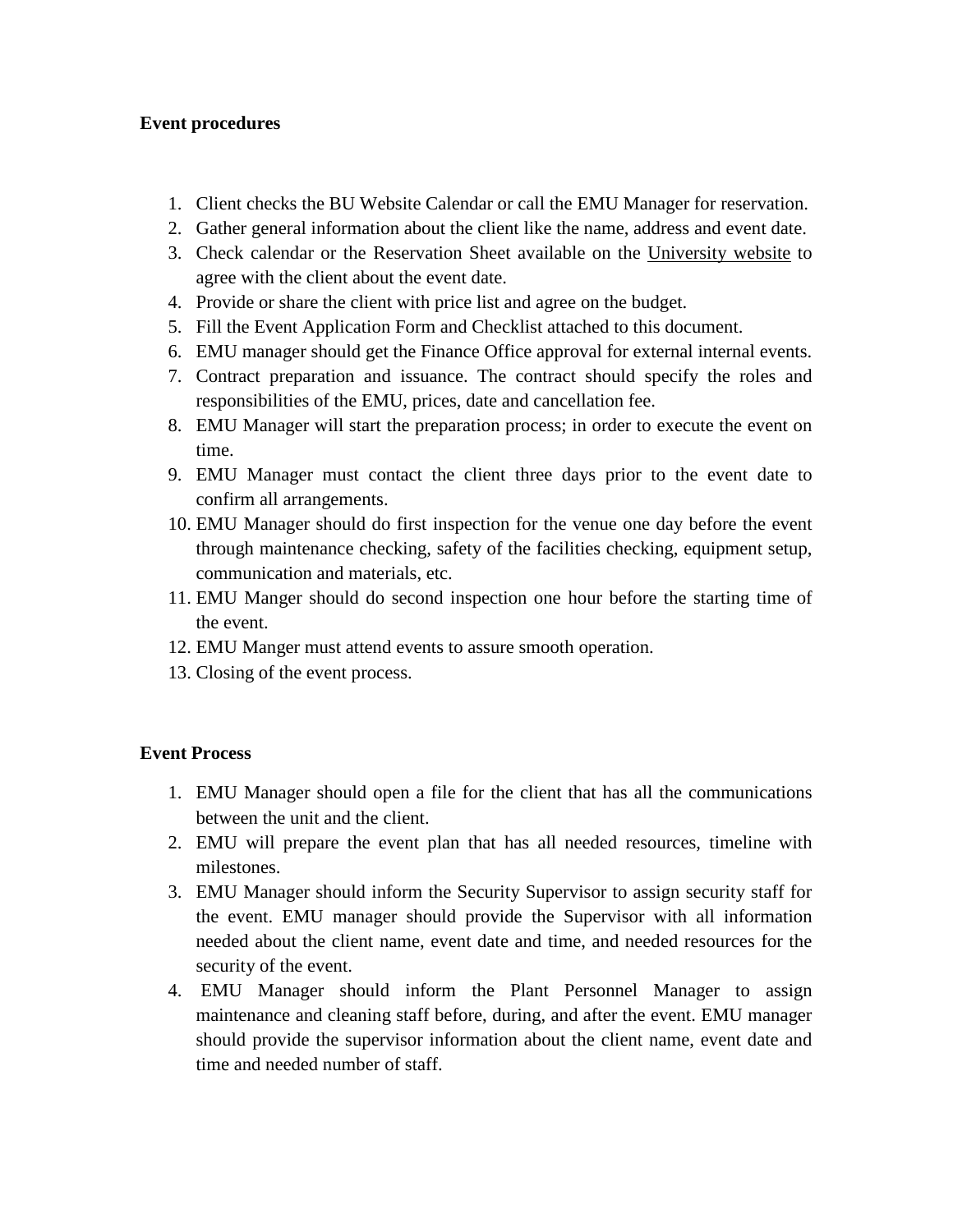- 5. EMU Manager will inform the Finance Office about the final agreement and payment term, so the Finance Office will start to follow up on the financial issues with the client.
- 6. EMU Manager should order the needed products and services through Products and Services Requisition Form that should be sent to Finance Office.
- 7. EMU should contact the Public Relation Department, in order to arrange for voluntary student to serve during the event (if needed).

#### **Closing Process**

At the end of the event the following should be accomplished:

- 1. Cleaning staff should start cleaning the facility immediately after the event is over to make it ready for the next event.
- 2. Maintenance staff should check if the rented facility needs any maintenance to make sure that its in good shape and ready for next event.
- 3. After the event is over the EMU Manager should make sure that the cleaning and the maintenance crew cleaned and checked the facility.

#### **Event Cancellation Process**

To cancel any internal or external event, the following procedures should be followed:

- 1. In case of event cancellation the client should send an official letter to the EMU to inform the unit with the cancellation of the event. Upon receiving the cancellation letter the EMU Manager should verify the reasons behind the cancellation.
- 2. EMU should inform all the related Departments about the cancellation:
	- Finance
	- Plant Personnel Unit
	- Public relation
- 3. The EMU Manager should cancel the event from the Calendar and from the reservation sheet.
- 4. Follow-up with the Finance Office to collect the cancellation fees from the client if applicable.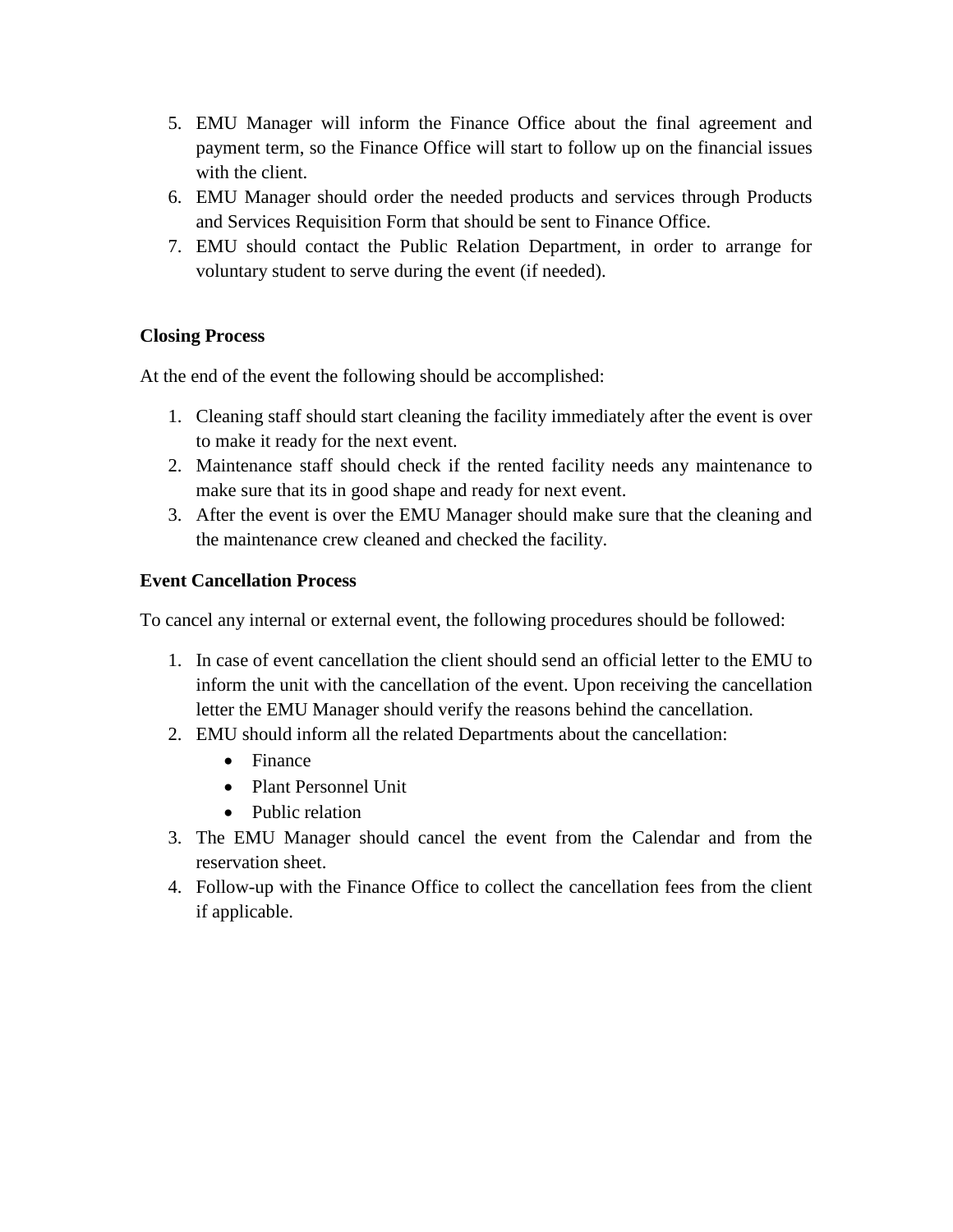| <b>LOCATION</b>                       | <b>HOURLY RATE</b> | <b>DAILY RATE</b><br>8 hours Package |
|---------------------------------------|--------------------|--------------------------------------|
| <b>Auditorium</b>                     | 120                | 800.00                               |
| <b>Sansour's Hall</b>                 | 60.00              | 400.00                               |
| <b>Art Room</b>                       | 40.00              | 320.00                               |
| <b>Conference Room Bethlehem Hall</b> | 20.00              | 140.00                               |
| <b>Music Room</b>                     | 30.00              | 210.00                               |
| Al-Waha                               | 20.00              | 130.00                               |
| <b>Social Cultural Centre Lobby</b>   | 40.00              | 280.00                               |
| Br. Joe's Hall                        | 30.00              | 210.00                               |
| <b>Furno Hall</b>                     | 80.00              | 580.00                               |

#### **University Main Facilities Rental Rates**

Notes:

- 1. All prices are in US dollars
- 2. Rates are subject to revision and change as needed.
- 3. All rates include university employees' over-time for cleaning, security, and supervision.
- 4. Other facilities may be used and rates will be set accordingly.
- 5. Rates are subject to discount for groups using the facility for more than one day.

**Prices will be updated annually or as needed**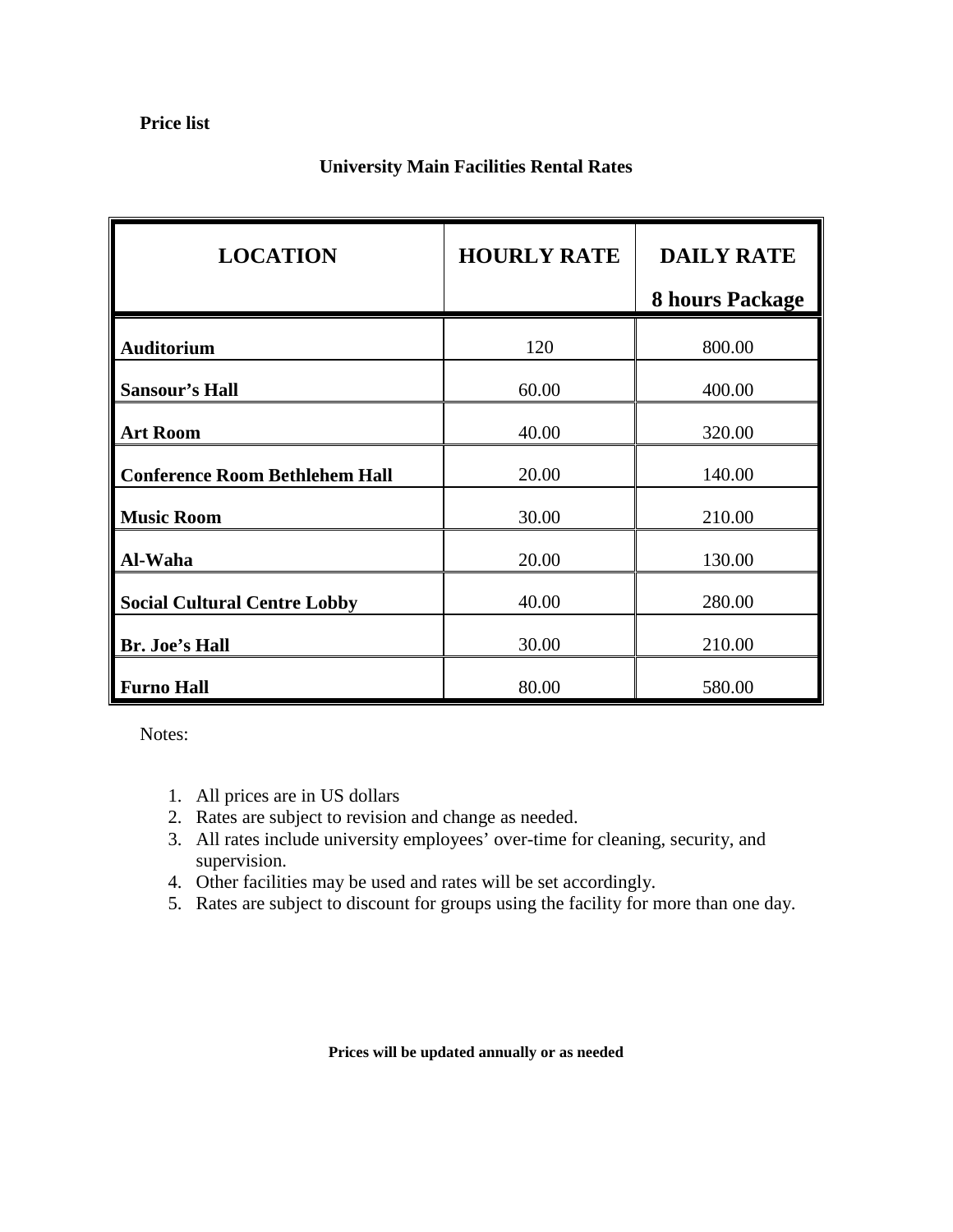

## **APPLICATION FORM**

| <b>TITLE OF EVENT:</b>                                                                                                            |  |  |  |  |
|-----------------------------------------------------------------------------------------------------------------------------------|--|--|--|--|
| <b>Type of Event:</b> $\Box$ Conference $\Box$ Workshop $\Box$ Meeting $\Box$ Art Exhibition $\Box$ Musical Concert               |  |  |  |  |
| Exams                                                                                                                             |  |  |  |  |
| <i>If event</i> is a Conference, is the conference: $\Box$ Local Conference<br>International<br>$\Box$<br>Conference              |  |  |  |  |
| Music Room<br><b>Place:</b> $\Box$ Furno<br>Sansour<br>Al Waha<br><b>AV</b> Room<br>$\perp$<br>Auditorium<br>$\Box$ Computer labs |  |  |  |  |
| Equipment: $\Box$ Sound System<br>Overhead Projector<br>$\Box$ Laptop<br>Internet<br>$\Box$<br>Connection                         |  |  |  |  |
| Video Conference<br>$ $ LCD<br>Screen                                                                                             |  |  |  |  |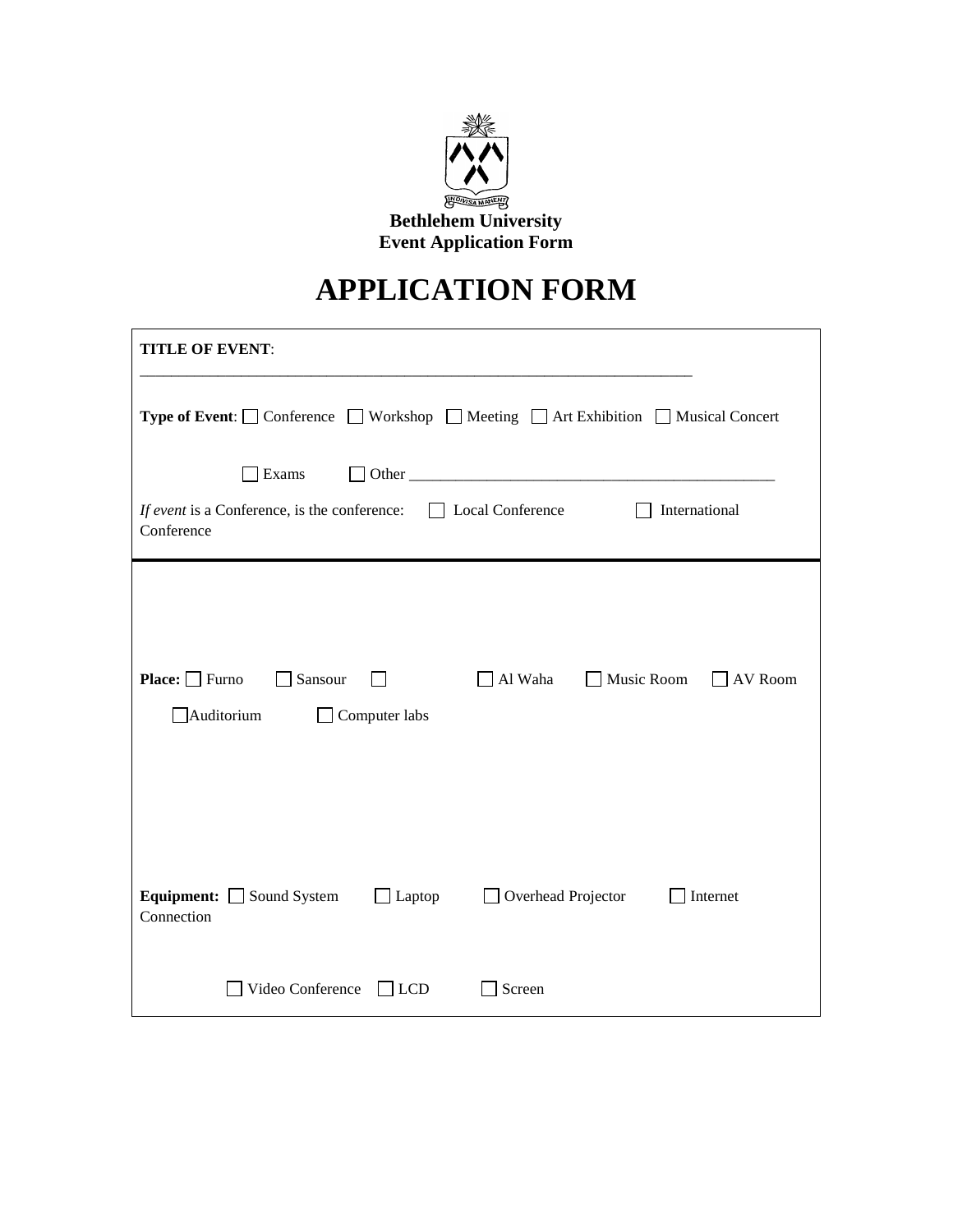| <u> 1980 - Johann Barbara, martin da kasar Amerikaan kasar da</u>                           | <b>Title:</b>      |  |  |
|---------------------------------------------------------------------------------------------|--------------------|--|--|
| (In Capital Letters)                                                                        |                    |  |  |
| Organization:                                                                               |                    |  |  |
| <b>Address:</b>                                                                             |                    |  |  |
|                                                                                             | <b>Country:</b>    |  |  |
| <b>Business Phone:</b>                                                                      | <b>Home Phone:</b> |  |  |
| <b>Mobile:</b>                                                                              | Fax:               |  |  |
| <b>Expected Starting and Ending Date:</b>                                                   |                    |  |  |
|                                                                                             |                    |  |  |
| Is this Event funded?                                                                       | Yes<br>$\Box$ No   |  |  |
| If yes, name of funding institution/organization                                            |                    |  |  |
| <i>If yes</i> , is logo of event provided? $\Box$ Yes                                       | $\Box$ No          |  |  |
| <b>Food and Beverage Services:</b><br>□ Coffee Breaks if needed are available upon request. |                    |  |  |
| Lunch/Dinner: (1) Hotel Management Restaurant (2) Cafeteria                                 |                    |  |  |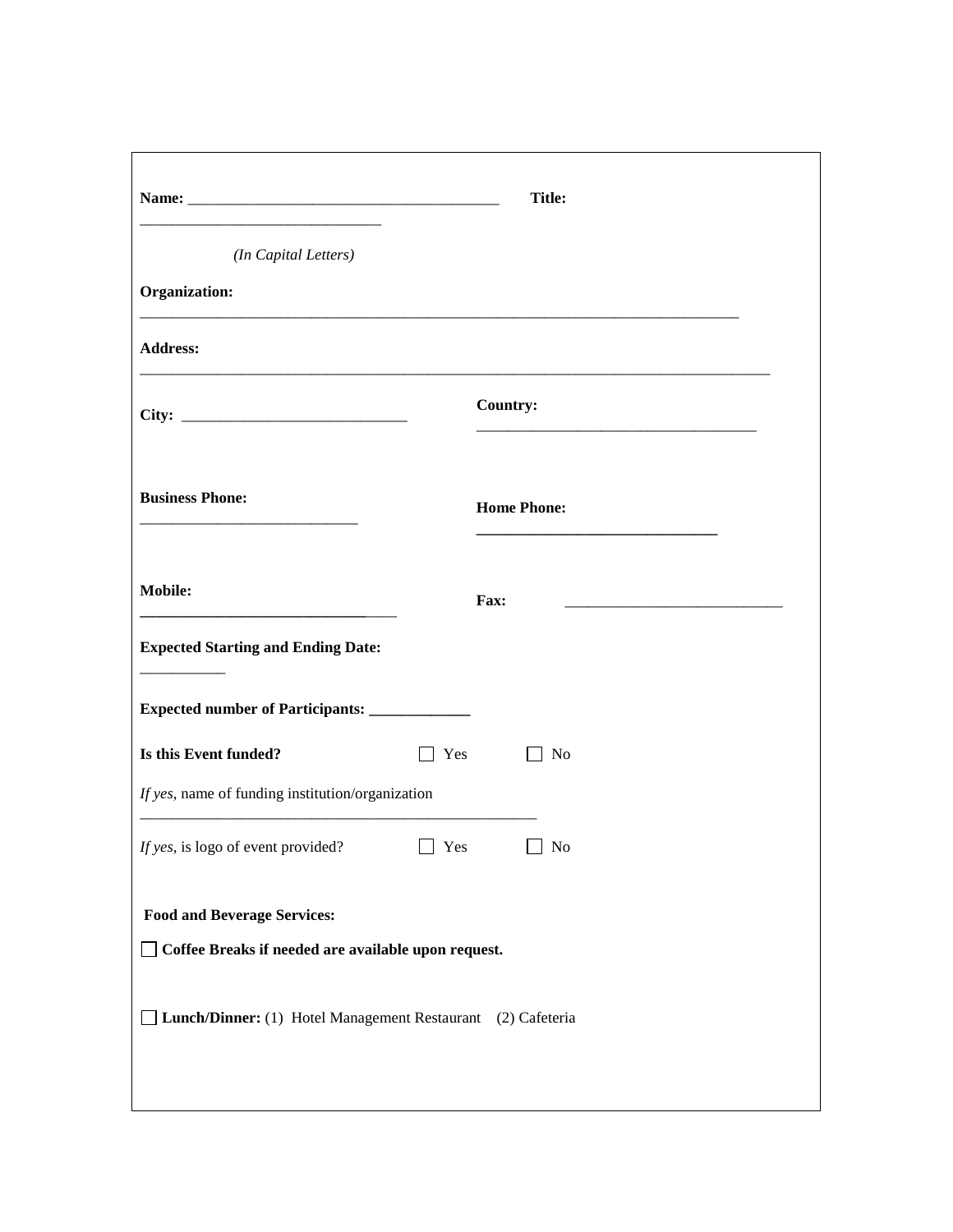#### **Note:**

- 1. If the conference is an *international conference*, please submit application at least *two months* prior to the beginning of event.
- 2. The Heating System is available all over Bethlehem University.
- 3. The Air-conditioning System is available only in the following areas: \*\* Furno Hall \*\*Computer Labs \*\* AV Room
- 4. Translation System is available only in Furno Hall. With ability to add booths in the other rooms.
- 5. Generators are available all over Bethlehem University, excluding ICP/BU.
- 6. Checklist is attached

Date: \_\_\_\_\_\_\_\_\_\_\_\_\_\_\_\_\_\_\_\_\_\_\_\_\_\_\_\_\_ Signature: \_\_\_\_\_\_\_\_\_\_\_\_\_\_\_\_\_\_\_\_\_\_\_\_\_\_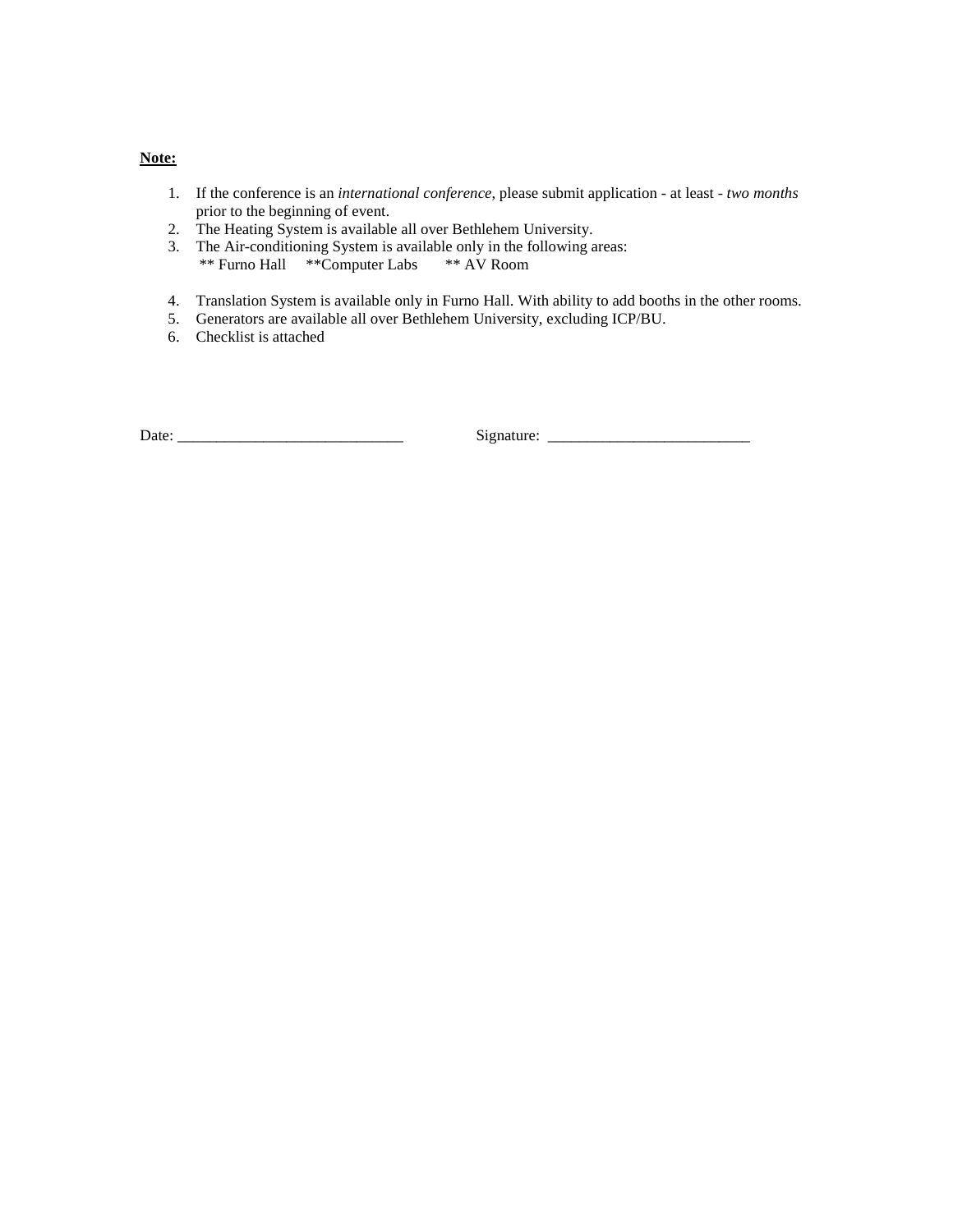

### **CHECKLIST**

**\_\_\_\_\_\_\_\_\_\_\_\_\_\_\_\_**

**Conference/Event Title: \_\_\_\_\_\_\_\_\_\_\_\_\_\_\_\_\_\_\_\_\_\_\_\_\_\_\_\_\_\_\_\_\_\_ Date of Conference/Event** 

Please **check √** the items *needed* from the *List of Services* that can be offered by the *ICP/Bethlehem University*, as follows:

|               | <b>Name of Item</b>                  | Yes | N <sub>o</sub> | If No, mention if you<br>are going to provide<br>for this item yourself<br>(Yes/No) |
|---------------|--------------------------------------|-----|----------------|-------------------------------------------------------------------------------------|
| <b>Halls:</b> | Translation                          |     |                |                                                                                     |
|               | <b>Br.</b> Joe Hall                  |     |                |                                                                                     |
|               |                                      |     |                |                                                                                     |
|               | Millennium Hall:                     |     |                |                                                                                     |
|               | Furno Hall                           |     |                |                                                                                     |
|               | <b>Ground Floor</b>                  |     |                |                                                                                     |
|               |                                      |     |                |                                                                                     |
|               | $2nd$ Floor, Rm ________             |     |                |                                                                                     |
|               | $3rd$ Floor, Rm                      |     |                |                                                                                     |
|               |                                      |     |                |                                                                                     |
|               | <b>Social &amp; Cultural Center:</b> |     |                |                                                                                     |
|               | Al-Waha                              |     |                |                                                                                     |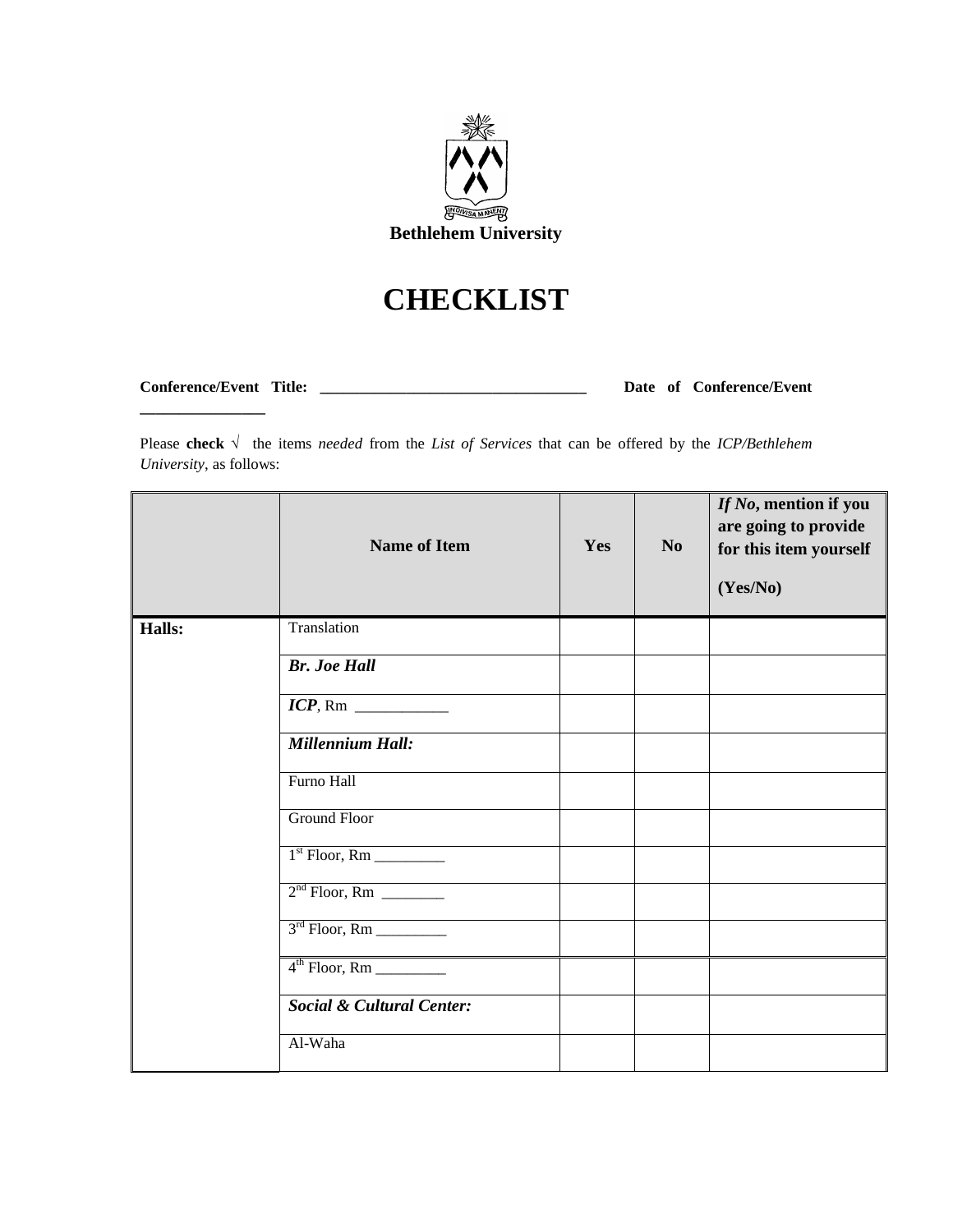|                                 | <b>Name of Item</b>             | Yes | N <sub>0</sub> | If No, mention if you<br>are going to provide<br>for this item yourself<br>(Yes/No) |
|---------------------------------|---------------------------------|-----|----------------|-------------------------------------------------------------------------------------|
|                                 | Art Room                        |     |                |                                                                                     |
|                                 | Auditorium                      |     |                |                                                                                     |
|                                 | Music Room                      |     |                |                                                                                     |
|                                 | Sansour Hall                    |     |                |                                                                                     |
| Stationary &                    | Pens                            |     |                |                                                                                     |
| <b>Supplies</b>                 | <b>Bags</b>                     |     |                |                                                                                     |
|                                 | <b>Badges for Speakers</b>      |     |                |                                                                                     |
|                                 | <b>Badges for Attendants</b>    |     |                |                                                                                     |
|                                 | <b>Brochures</b>                |     |                |                                                                                     |
|                                 | Certificates                    |     |                |                                                                                     |
|                                 | Clipboards                      |     |                |                                                                                     |
|                                 | Photocopying                    |     |                |                                                                                     |
| Communication<br>& Secretaries  | Invitations to be sent by EMU   |     |                |                                                                                     |
|                                 | Registration for participants   |     |                |                                                                                     |
| <b>Entertainment</b><br>Program | <b>Palestinian Costume Show</b> |     |                |                                                                                     |
|                                 | <b>Traditional Musical Band</b> |     |                |                                                                                     |
|                                 | Palestinian Dabkeh              |     |                |                                                                                     |
|                                 | Tour                            |     |                |                                                                                     |
| <b>Printed Materials</b>        | <b>Brochures</b>                |     |                |                                                                                     |
|                                 | Certificates                    |     |                |                                                                                     |
|                                 | <b>Related Materials</b>        |     |                |                                                                                     |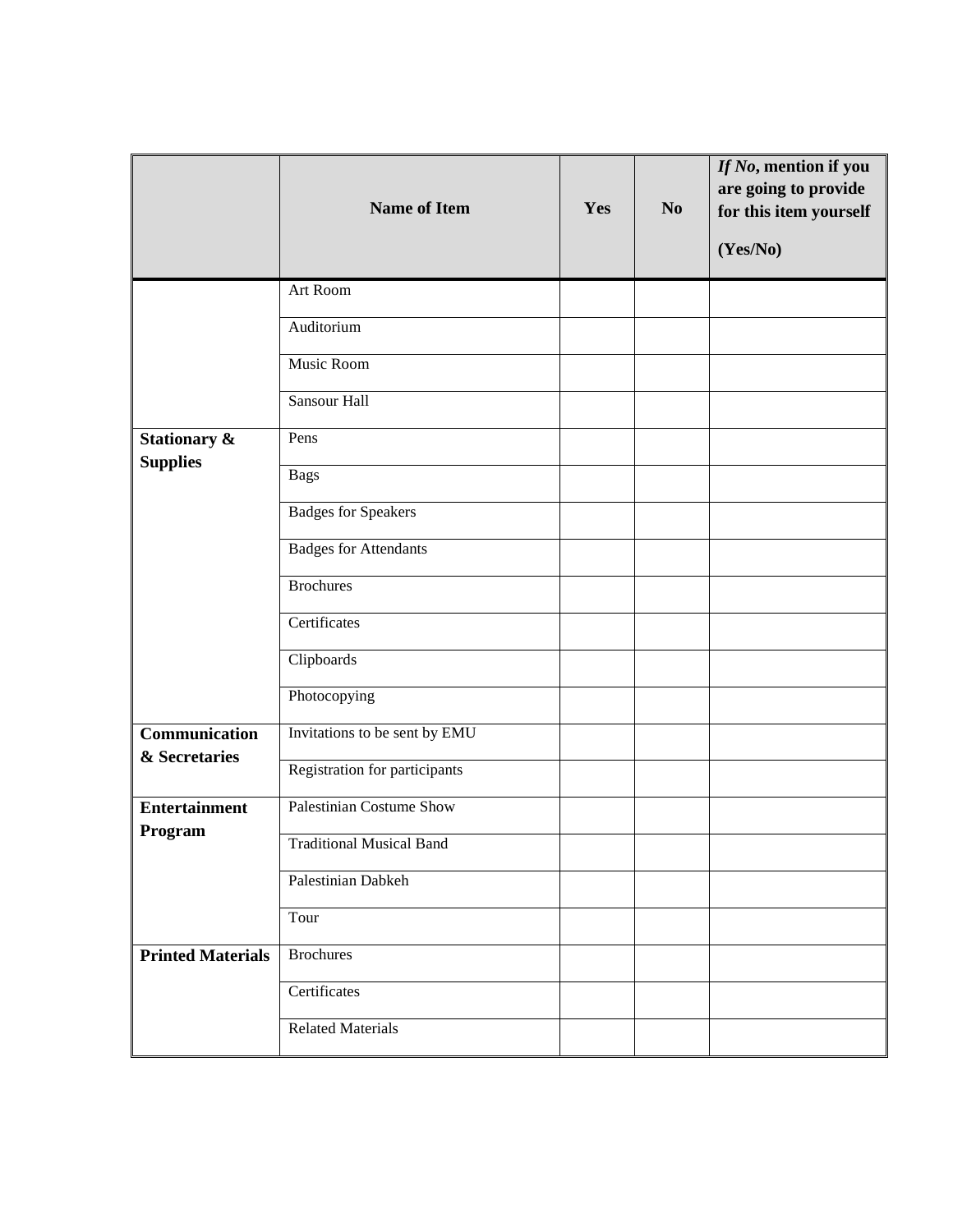|                      | <b>Name of Item</b>                  | Yes | N <sub>0</sub> | If No, mention if you<br>are going to provide<br>for this item yourself |
|----------------------|--------------------------------------|-----|----------------|-------------------------------------------------------------------------|
|                      |                                      |     |                | (Yes/No)                                                                |
| <b>Promotion</b>     | Press, Media (TV, Newspaper & Radio) |     |                |                                                                         |
|                      | Videoing                             |     |                |                                                                         |
|                      | <b>Banners</b> and Signs             |     |                |                                                                         |
|                      | Website                              |     |                |                                                                         |
| Food                 | <b>Coffee Breaks</b>                 |     |                |                                                                         |
|                      | Cafeteria:                           |     |                |                                                                         |
|                      | Lunch                                |     |                |                                                                         |
|                      | Dinner                               |     |                |                                                                         |
|                      | <b>Hotel Management:</b>             |     |                |                                                                         |
|                      | Lunch                                |     |                |                                                                         |
|                      | Dinner                               |     |                |                                                                         |
|                      | Catering (Outsourcing):              |     |                |                                                                         |
|                      | Lunch                                |     |                |                                                                         |
|                      | Dinner                               |     |                |                                                                         |
| Computer             | Füglister Computer Lab/Ground Floor  |     |                |                                                                         |
|                      | Lab A-108 / Computer Lab             |     |                |                                                                         |
|                      | Lab A-260 / Computer Lab             |     |                |                                                                         |
| <b>Sound System</b>  | Sound System                         |     |                |                                                                         |
| <b>Accommodation</b> | <b>Hotel Reservation</b>             |     |                |                                                                         |
|                      | <b>Ticket Confirmation</b>           |     |                |                                                                         |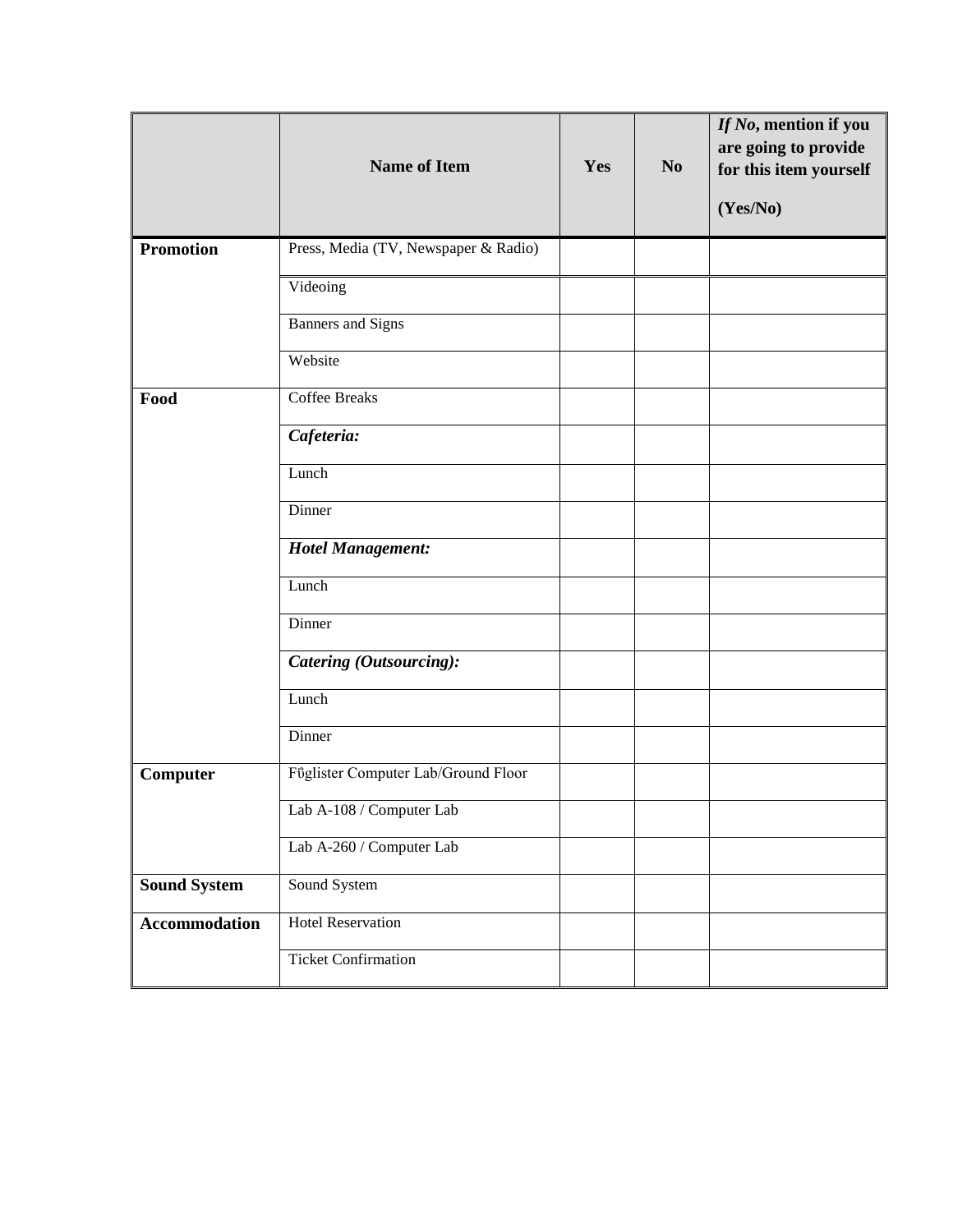|                | <b>Name of Item</b>                                                        | Yes | N <sub>0</sub> | If No, mention if you<br>are going to provide<br>for this item yourself<br>(Yes/No) |
|----------------|----------------------------------------------------------------------------|-----|----------------|-------------------------------------------------------------------------------------|
| Transportation | From Airport to Hotel                                                      |     |                |                                                                                     |
|                | Date: $\frac{1}{\sqrt{1-\frac{1}{2}}\cdot\frac{1}{2}}$                     |     |                |                                                                                     |
|                |                                                                            |     |                |                                                                                     |
|                | From Hotel to Airport                                                      |     |                |                                                                                     |
|                | Date: $\frac{1}{\sqrt{1-\frac{1}{2}}\cdot\frac{1}{2}}$                     |     |                |                                                                                     |
|                | Time: $\frac{1}{\sqrt{1-\frac{1}{2}}\cdot\frac{1}{\sqrt{1-\frac{1}{2}}}}$  |     |                |                                                                                     |
|                | Daily before/after the event - From/to the<br>Hotel (Local Transportation) |     |                |                                                                                     |
| <b>Other</b>   | Cloth Hanger                                                               |     |                |                                                                                     |
|                | Flags                                                                      |     |                |                                                                                     |
|                | Flowers                                                                    |     |                |                                                                                     |
|                | Insurance                                                                  |     |                |                                                                                     |
|                | <b>Medical Assistance</b>                                                  |     |                |                                                                                     |
|                | Security                                                                   |     |                |                                                                                     |
|                | Ushers                                                                     |     |                |                                                                                     |
|                | <b>Halls Coordinators</b>                                                  |     |                |                                                                                     |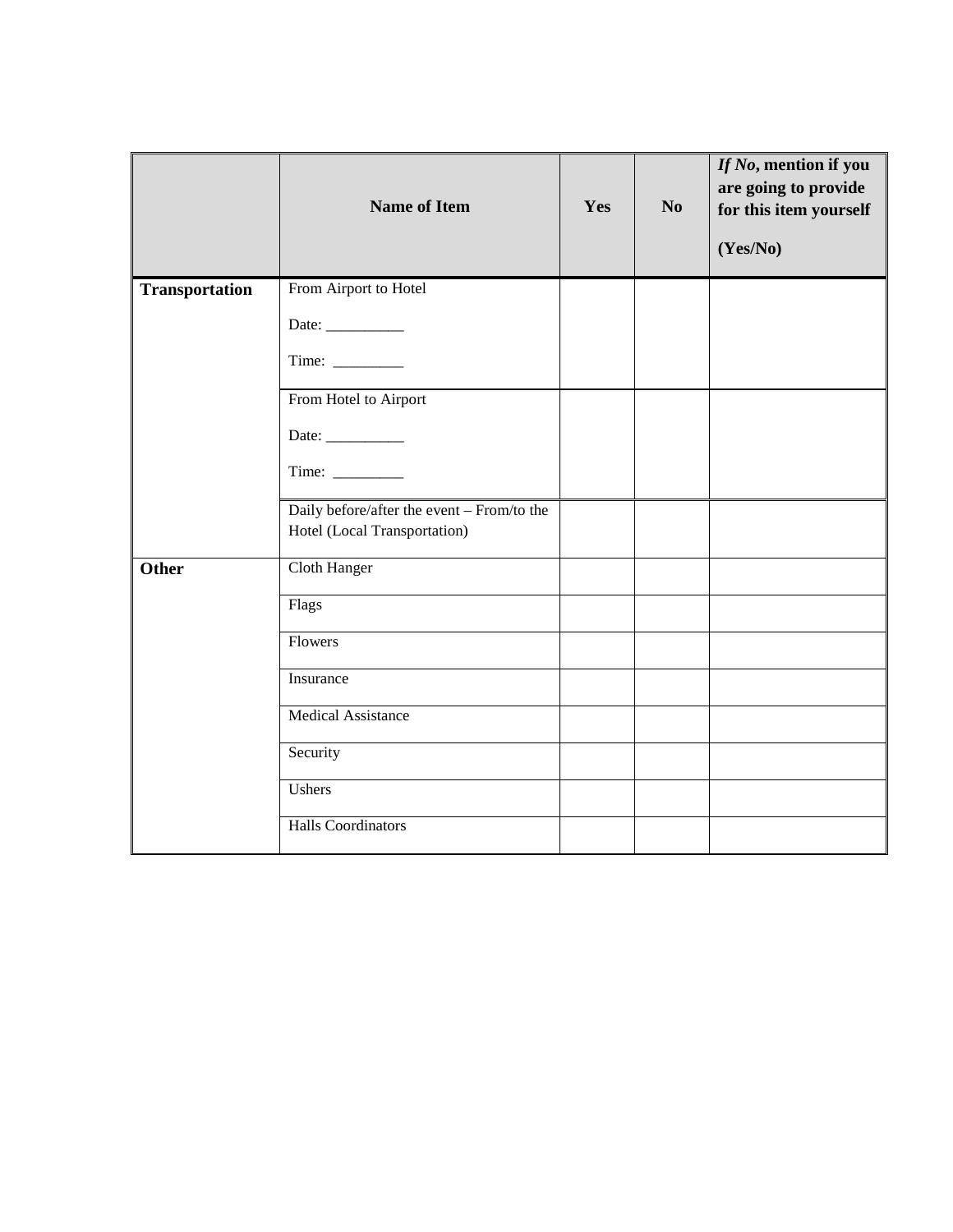#### **Agreement**

First party: Bethlehem University

Second party:

By signing this agreement, second party representative have read and fully understood its contents in its entirety and hereby agrees to all terms of this agreement.

Second party assumes full responsibility for the safety of all present, and hereby irrevocably, and in advance, agrees to indemnify the first party for any loss incurred.

Second party agrees to mention clearly that the proposed use of premises is carried out independently of any University's activities and is in no way connected with the University and it is the full responsibility of the user. And in addition that any activities carried out do not necessarily represent the opinion of the University, or its administration.

Second party has carefully checked and inspected the premises and has found that it is absolutely safe and it does not contain any concealed danger. Second party further agrees not to alter, add, delete or make any changes or modifications in the premises. All fixtures must be removed and things must be returned to their original state.

Second party agrees to abide by all rules, codes and regulations of the University and will be liable to the University for any such failure. Any breach of any term of this agreement may, in the absolute discretion of the University be a ground for early termination of the event and may cause for future loss, or suspension of privileges conferred on second party.

First party declines any responsibility whatsoever for loss, damage, or injuries resulting to any person related to or any property belonging to the second party while the lease is still in force.

The designated rental fee attached in the detailed budget is to be paid according to the set date agreed on with the first party.

Cancellation fees of 20% will be applied in case of contract termination by the second party.

\_\_\_\_\_\_\_\_\_\_\_\_\_\_\_\_\_\_\_\_\_\_\_ \_\_\_\_\_\_\_\_\_\_\_\_\_\_\_\_\_\_\_\_\_\_\_\_\_

First party representative Second party representative

Signature: Signature:

Date:\_\_\_\_\_\_\_\_\_\_\_\_\_\_\_\_\_\_\_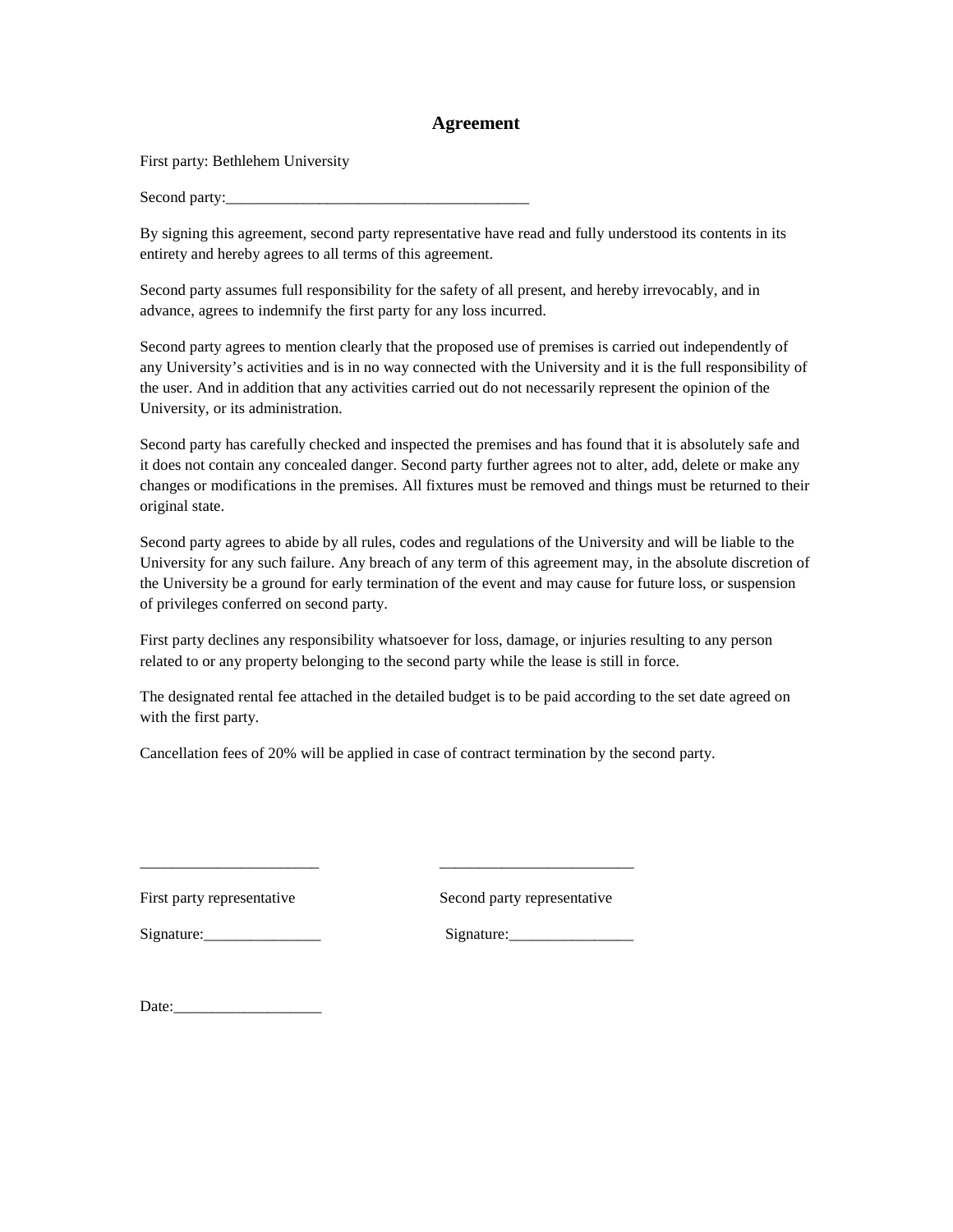#### *Bethlehem University Sound System Policy*

#### *Purpose:*

This policy has been developed to provide professional indoor and outdoor sound services with high standards and consistency to save the university from high rental cost from external vendors.

The high quality sound system should support all University events and activities. It should accommodate all events lectures, official celebrations, band performances in the auditorium, student senate events, and graduation ceremonies.

#### *General Policy*

This policy is considered as part of the Event Management Unit policy. It is the responsibility of the EMU manager to follow-up and implement this policy. EMU manager can only facilitate the use of sound equipment only after receiving the proper approval for carrying out the event.

It is the responsibility of the Bethlehem University Audio Visual staff to run, maintain and safeguards the sound equipment. Since the audio Visual Center report to the Library and the staff have other tasks to perform, proper permissions arrangements should be made in advance.

#### *Procedure*

#### *Pre-Event*

- Request for use of Sound System Equipment must be submitted to the EMU manger one week prior to the event by filling the Sound System Usage Form available on the university website under the Finance Office. The form should be submitted at least one weeks prior to the event. Please note that equipment availability is limited. Reservations are made on a first come, first served basis - early requests will help the EMU manger to better schedule the use of the equipment.
- After receiving the request the EMU Manager will respond on the equipment availability within 2 working days. A request does not guarantee the use of the Sound System Equipment. The use is only guaranteed after the approval confirmation from the EMU manger is received.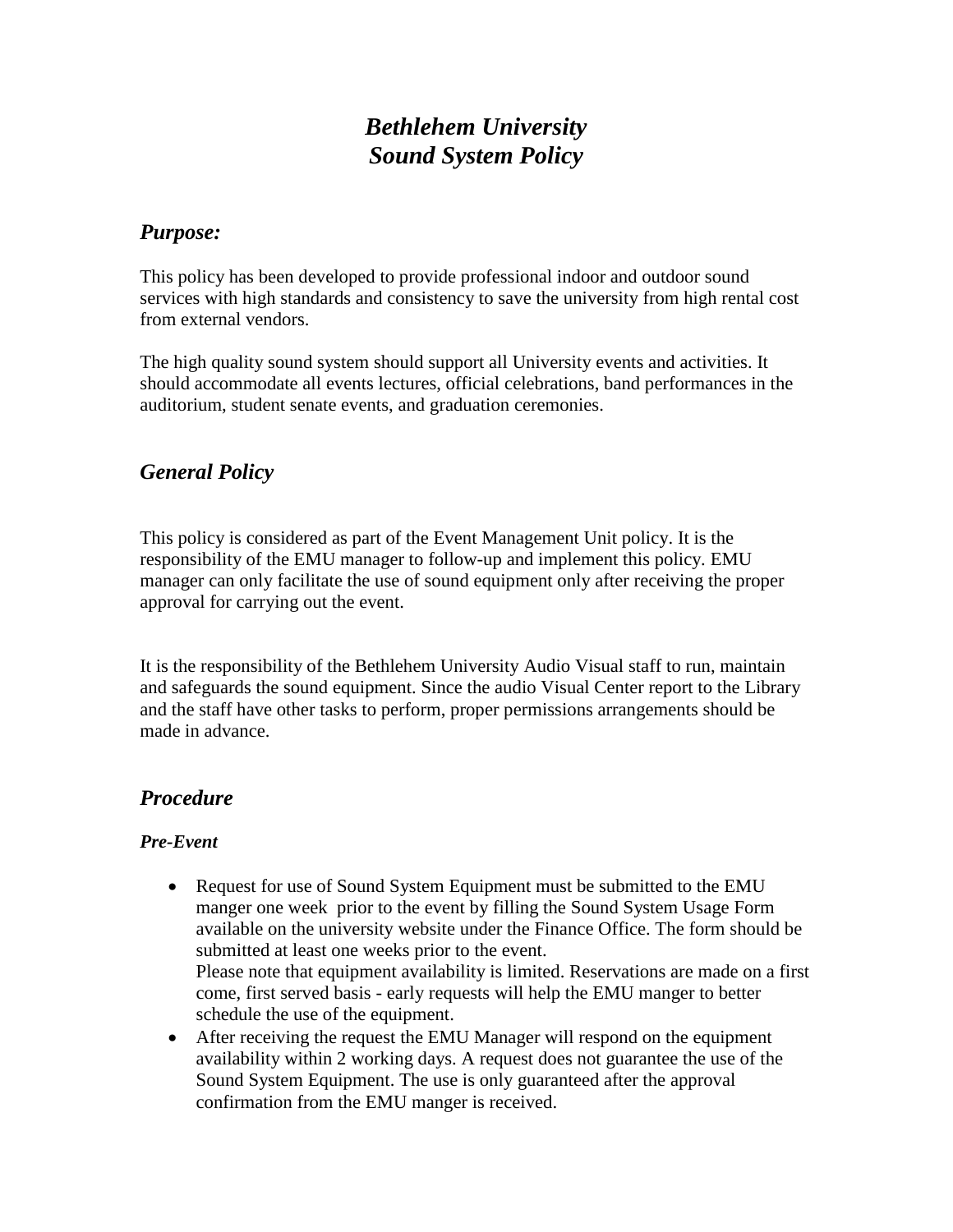- If the use of equipment is approved, EMU manager will contact the Audio Visual staff to arrange for equipment installation and supervision.
- EMU manager determines the amount to be charged according to the configuration and type of equipment required for the event. EMU manager must clear with the Finance Office budget availability to cover the event before granting approval. Prices are set to include operational and depreciation cost only and it includes all configuration required and labor.
- EMU manger and AV designated staff will meet with the party requesting the service to decide the type of equipment needed for the event and the setup location.
- One day prior to the event all equipment should be set in its final location and tested.

#### *During Event*

- AV staff should be present at the event location for final testing of the equipment at least 1 hour prior to major events and half an hour for small events.
- EMU manager and AV staff should strictly follow the agreed upon schedule. Last minute changes in the program or material to be delivered during the event will not be permitted unless the EMU manager is convinced of the changes, and the changes do not cause conflict with the sponsors or audience.
- AV staff should operate the system under their decibel limit at all times. Staff should take in consideration that most events occur during university working hours. Equipment volume should be kept and monitored at acceptable levels to avoid disturbing offices and classes.
- After the event, all equipment should be disassembled by the AV staff. EMU Manager will request from the cleaning staff to move the equipment carefully back to the storage room.

#### *After Event*

- EMU Manager follow-up with all related parties to assure that the whole process was run efficiently and no complaints were made by any party.
- EMU Manager fills time sheet for the hours worked by the AV staff to carry out the event.
- If the event is externally funded, EMU Manager must submit time sheet for the hours of the AV staff to the Finance Office to arrange for the payment of those hours according to the university rates.
- EMU Manager need to submit payment request to the Finance Office reflecting the agreed on amount to be charged for the rental cost.